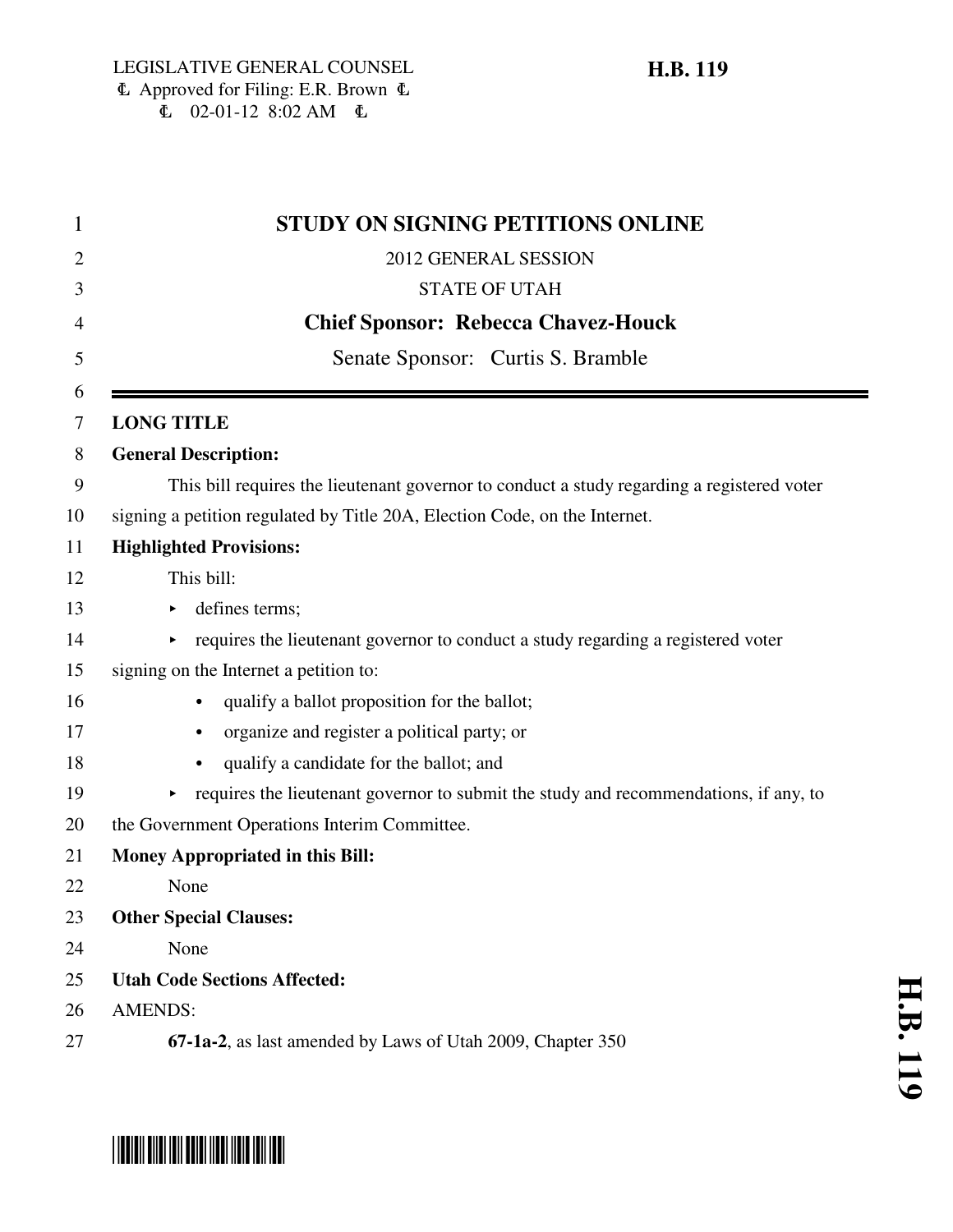| <b>ENACTS:</b>                                                                                       |
|------------------------------------------------------------------------------------------------------|
| 67-1a-14, Utah Code Annotated 1953                                                                   |
| Be it enacted by the Legislature of the state of Utah:                                               |
| Section 1. Section 67-1a-2 is amended to read:                                                       |
| 67-1a-2. Duties enumerated.                                                                          |
| (1) The lieutenant governor shall:                                                                   |
| (a) perform duties delegated by the governor, including assignments to serve in any of               |
| the following capacities:                                                                            |
| (i) as the head of any one department, if so qualified, with the consent of the Senate,              |
| and, upon appointment at the pleasure of the governor and without additional compensation;           |
| (ii) as the chairperson of any cabinet group organized by the governor or authorized by              |
| law for the purpose of advising the governor or coordinating intergovernmental or                    |
| interdepartmental policies or programs;                                                              |
| (iii) as liaison between the governor and the state Legislature to coordinate and                    |
| facilitate the governor's programs and budget requests;                                              |
| (iv) as liaison between the governor and other officials of local, state, federal, and               |
| international governments or any other political entities to coordinate, facilitate, and protect the |
| interests of the state;                                                                              |
| (v) as personal advisor to the governor, including advice on policies, programs,                     |
| administrative and personnel matters, and fiscal or budgetary matters; and                           |
| (vi) as chairperson or member of any temporary or permanent boards, councils,                        |
| commissions, committees, task forces, or other group appointed by the governor;                      |
| (b) serve on all boards and commissions in lieu of the governor, whenever so                         |
| designated by the governor;                                                                          |
| (c) serve as the chief election officer of the state as required by Subsection (2);                  |
| (d) keep custody of the Great Seal of Utah;                                                          |
| (e) keep a register of, and attest, the official acts of the governor;                               |
| (f) affix the Great Seal, with an attestation, to all official documents and instruments to          |
| which the official signature of the governor is required; and                                        |
| (g) furnish a certified copy of all or any part of any law, record, or other instrument              |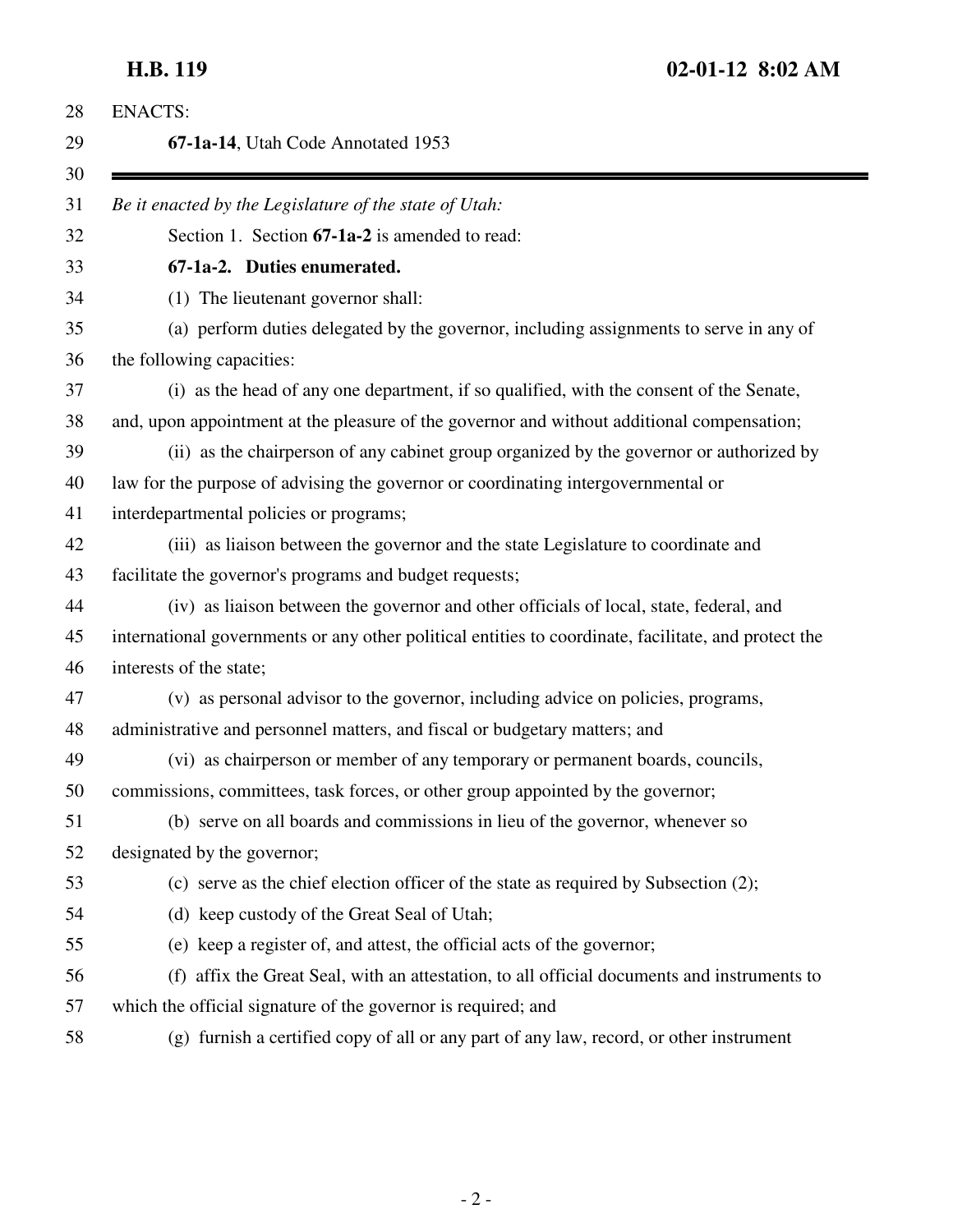### **02-01-12 8:02 AM H.B. 119**

| 59 | filed, deposited, or recorded in the office of the lieutenant governor to any person who requests    |
|----|------------------------------------------------------------------------------------------------------|
| 60 | it and pays the fee.                                                                                 |
| 61 | $(2)$ (a) As the chief election officer, the lieutenant governor shall:                              |
| 62 | (i) exercise general supervisory authority over all elections;                                       |
| 63 | (ii) exercise direct authority over the conduct of elections for federal, state, and                 |
| 64 | multicounty officers and statewide or multicounty ballot propositions and any recounts               |
| 65 | involving those races;                                                                               |
| 66 | (iii) assist county clerks in unifying the election ballot;                                          |
| 67 | (iv) (A) prepare election information for the public as required by statute and as                   |
| 68 | determined appropriate by the lieutenant governor;                                                   |
| 69 | (B) make the information under Subsection $(2)(a)(iv)(A)$ available to the public and to             |
| 70 | news media on the Internet and in other forms as required by statute or as determined                |
| 71 | appropriate by the lieutenant governor;                                                              |
| 72 | (v) receive and answer election questions and maintain an election file on opinions                  |
| 73 | received from the attorney general;                                                                  |
| 74 | (vi) maintain a current list of registered political parties as defined in Section                   |
| 75 | 20A-8-101;                                                                                           |
| 76 | (vii) maintain election returns and statistics;                                                      |
| 77 | (viii) certify to the governor the names of those persons who have received the highest              |
| 78 | number of votes for any office;                                                                      |
| 79 | (ix) ensure that all voting equipment purchased by the state complies with the                       |
| 80 | requirements of Subsection 20A-5-302(2) and Sections 20A-5-402.5 and 20A-5-402.7; [and]              |
| 81 | $(x)$ conduct the study described in Section 67-1a-14; and                                           |
| 82 | $[\overline{(\pi)}]$ (xi) perform other election duties as provided in Title 20A, Election Code.     |
| 83 | (b) As chief election officer, the lieutenant governor may not assume the                            |
| 84 | responsibilities assigned to the county clerks, city recorders, town clerks, or other local election |
| 85 | officials by Title 20A, Election Code.                                                               |
| 86 | $(3)$ (a) The lieutenant governor shall:                                                             |
| 87 | $(i)$ (A) determine a new city's classification under Section 10-2-301 upon the city's               |
| 88 | incorporation under Title 10, Chapter 2, Part 1, Incorporation, based on the city's population       |
| 89 | using the population estimate from the Utah Population Estimates Committee; and                      |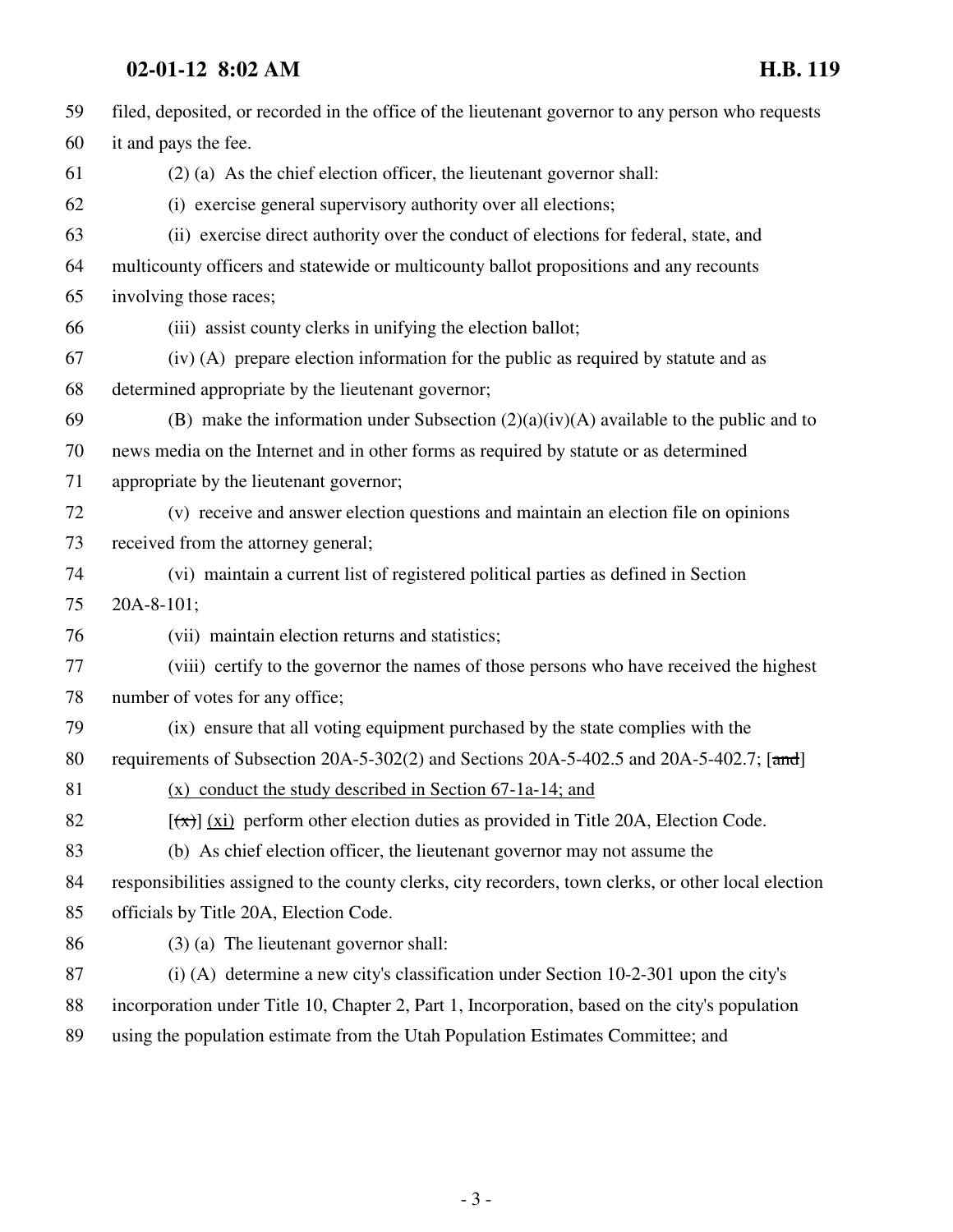### **H.B. 119 02-01-12 8:02 AM**

| 90  | (B) (I) prepare a certificate indicating the class in which the new city belongs based on          |
|-----|----------------------------------------------------------------------------------------------------|
| 91  | the city's population; and                                                                         |
| 92  | (II) within 10 days after preparing the certificate, deliver a copy of the certificate to the      |
| 93  | city's legislative body;                                                                           |
| 94  | (ii) (A) determine the classification under Section $10-2-301$ of a consolidated                   |
| 95  | municipality upon the consolidation of multiple municipalities under Title 10, Chapter 2, Part     |
| 96  | 6, Consolidation of Municipalities, using population information from:                             |
| 97  | (I) each official census or census estimate of the United States Bureau of the Census;             |
| 98  | or                                                                                                 |
| 99  | (II) the population estimate from the Utah Population Estimates Committee, if the                  |
| 100 | population of a municipality is not available from the United States Bureau of the Census; and     |
| 101 | (B) (I) prepare a certificate indicating the class in which the consolidated municipality          |
| 102 | belongs based on the municipality's population; and                                                |
| 103 | (II) within 10 days after preparing the certificate, deliver a copy of the certificate to the      |
| 104 | consolidated municipality's legislative body; and                                                  |
| 105 | (iii) monitor the population of each municipality using population information from:               |
| 106 | (A) each official census or census estimate of the United States Bureau of the Census;             |
| 107 | or                                                                                                 |
| 108 | (B) the population estimate from the Utah Population Estimates Committee, if the                   |
| 109 | population of a municipality is not available from the United States Bureau of the Census.         |
| 110 | (b) If the applicable population figure under Subsection $(3)(a)(ii)$ or (iii) indicates that      |
| 111 | a municipality's population has increased beyond the population for its current class, the         |
| 112 | lieutenant governor shall:                                                                         |
| 113 | (i) prepare a certificate indicating the class in which the municipality belongs based on          |
| 114 | the increased population figure; and                                                               |
| 115 | (ii) within 10 days after preparing the certificate, deliver a copy of the certificate to the      |
| 116 | legislative body of the municipality whose class has changed.                                      |
| 117 | (c) (i) If the applicable population figure under Subsection $(3)(a)(ii)$ or (iii) indicates       |
| 118 | that a municipality's population has decreased below the population for its current class, the     |
| 119 | lieutenant governor shall send written notification of that fact to the municipality's legislative |
| 120 | body.                                                                                              |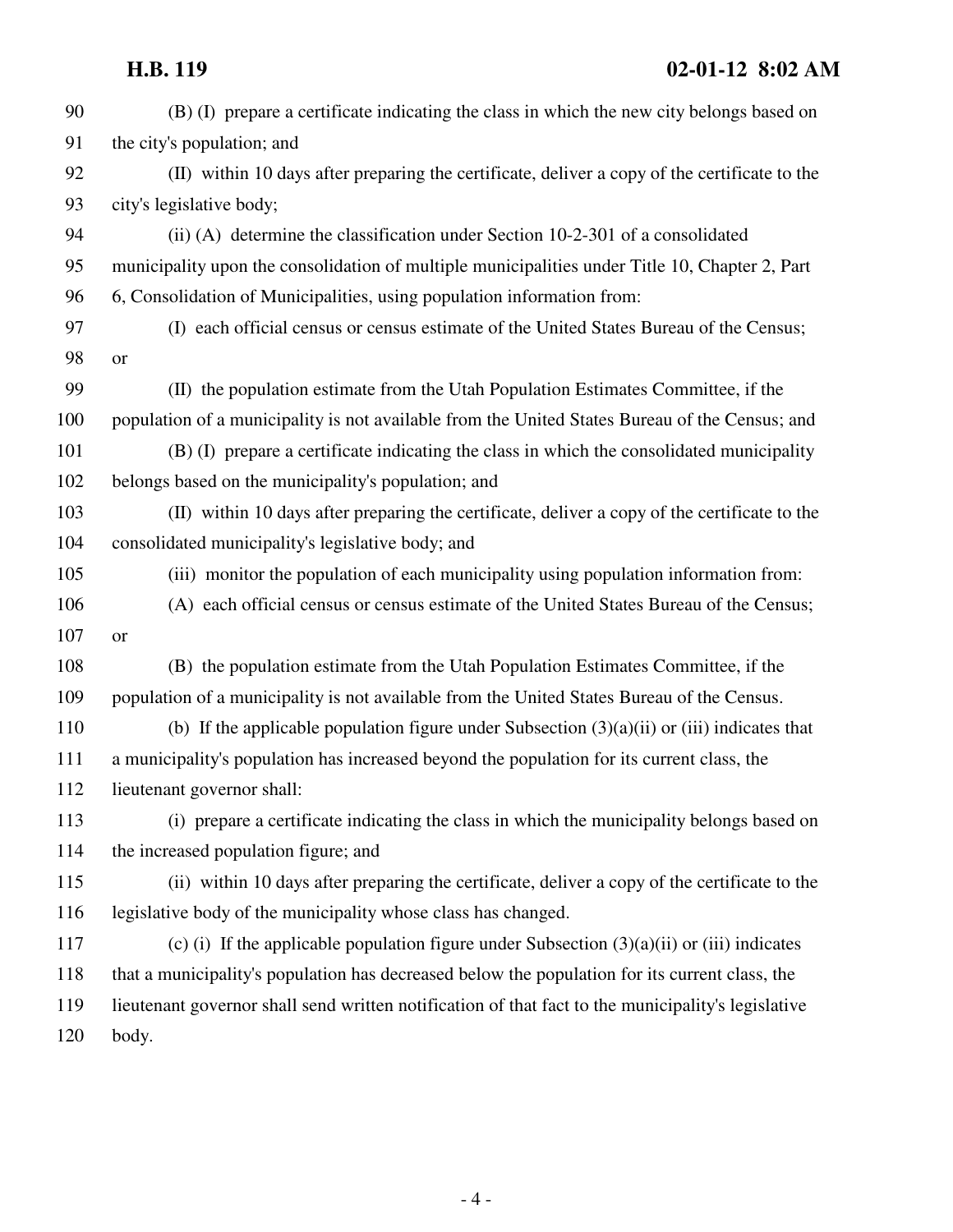## **02-01-12 8:02 AM H.B. 119**

| 121 | (ii) Upon receipt of a petition under Subsection 10-2-302(2) from a municipality whose       |
|-----|----------------------------------------------------------------------------------------------|
| 122 | population has decreased below the population for its current class, the lieutenant governor |
| 123 | shall:                                                                                       |
| 124 | (A) prepare a certificate indicating the class in which the municipality belongs based       |
| 125 | on the decreased population figure; and                                                      |
| 126 | (B) within 10 days after preparing the certificate, deliver a copy of the certificate to the |
| 127 | legislative body of the municipality whose class has changed.                                |
| 128 | Section 2. Section 67-1a-14 is enacted to read:                                              |
| 129 | 67-1a-14. Study of signing a petition online -- Report.                                      |
| 130 | (1) As used in this section, "petition" means a petition to:                                 |
| 131 | (a) qualify a ballot proposition for the ballot under Title 20A, Chapter 7, Issues           |
| 132 | Submitted to the Voters;                                                                     |
| 133 | (b) organize and register a political party under Title 20A, Chapter 8, Political Party      |
| 134 | Formation and Procedures; or                                                                 |
| 135 | (c) qualify a candidate for the ballot under Title 20A, Chapter 9, Candidate                 |
| 136 | <b>Qualifications and Nominating Procedures.</b>                                             |
| 137 | (2) The lieutenant governor, in consultation with a county clerk and municipal clerk,        |
| 138 | shall study a way that a registered voter may sign a petition on the Internet and receive    |
| 139 | information about the petition on the Internet.                                              |
| 140 | (3) The study shall evaluate:                                                                |
| 141 | (a) how to sign a petition on the Internet using a holographic signature that is in an       |
| 142 | electronic format maintained by a government agency;                                         |
| 143 | (b) the security, development, ownership, management, format, and content of a secure        |
| 144 | Internet portal or website on which a registered voter may sign a petition;                  |
| 145 | (c) the security measures necessary to:                                                      |
| 146 | (i) verify the identity of a registered voter who signs a petition on the Internet; and      |
| 147 | (ii) insure the integrity of a signature:                                                    |
| 148 | (d) changes to the process of collecting, verifying, and certifying a signature, if the      |
| 149 | signature is collected on the Internet;                                                      |
| 150 | (e) whether verification is necessary for signatures collected on the Internet;              |
| 151 | (f) which election official should be responsible for the certification of signatures        |